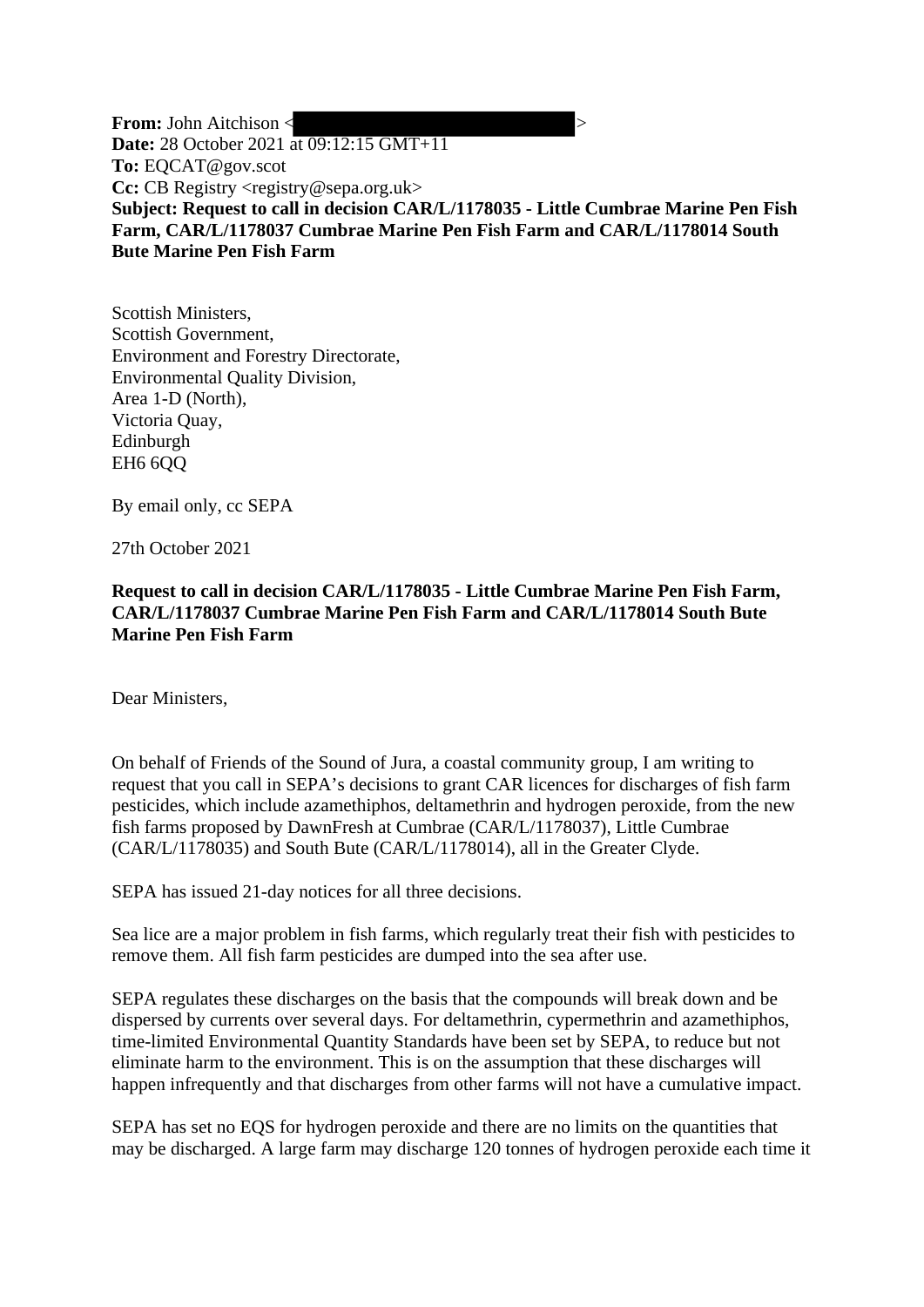treats its pens. The environmental impacts of doing so have not been fully assessed or modelled for these farms.

Many fish farms have severe problems with sea lice, so chemical treatments and discharges can be frequent. As an example, attached below are the sea lice counts from DawnFresh's farms in Loch Etive, from July to September this year.

The Scottish Government's intervention level is 6 adult female lice per fish. In mid-September, Port Na Mine (Etive 3) had an average of 22 adult female lice per fish. This is a fish welfare disaster that has been going on for months.

A farm operator's track record should have some bearing on the issuing of additional CAR licences. DawnFresh claims that it will always be able to control lice numbers by using cleaner fish, physical treatments and limited pesticide treatments, but its performance in Loch Etive shows that this is not true. Between July 2020 and September 2021, DawnFresh has treated at least one of its three main farms in Loch Etive with azamethiphos in each month for 15 straight months, and the lice counts show that the fish are still suffering horribly from sea lice and the effects of physical and chemical treatments.

SEPA did not set its environmental standards on the basis that discharges could be dumped into any waterbody every month, for 15 months.

These substances are highly toxic to other marine life, including crustaceans caught by local fishermen. Their jobs depend on these discharges not happening.

Some fish farms have 12 or 14 cages. To treat a whole farm can take two weeks, as often only one cage can be treated per day, so a new plume of pesticide is dumped into the sea every day over that period.

Part 15 (1)(c) of the Water Environment (Controlled Activities) Regulations 2011 states that before determining an application, SEPA must assess the impact of the controlled activity on the interests of other users of the water environment.

Clearly this applies to fishermen. It also applies to swimmers. Year-round sea swimming (wild swimming) has grown greatly in popularity in recent years. Many visitors to Scotland come here to enjoy swimming in the sea, bringing valuable economic benefits to coastal communities. Many residents also enjoy sea swimming for its health and mental wellbeing benefits.

However, SEPA's 21 day notice letters for the DawnFresh Clyde farm proposals say that, 'the potential for human health impacts arising from azamethiphos, deltamethrin or hydrogen peroxide releases from fish farms is not considered as part of SEPA's determination under CAR.' (Quote from the appendix of the South Bute 21-day letter).

SEPA has confirmed that it does not know and has not assessed the health implications for swimmers of repeatedly being immersed in, or ingesting seawater containing any of the fish farm bath chemicals. In contrast to the 21-day letter quoted above, SEPA also confirms that this is a matter for the agency, the Local Authority's Environmental Health Department and NHS Highland to assess.